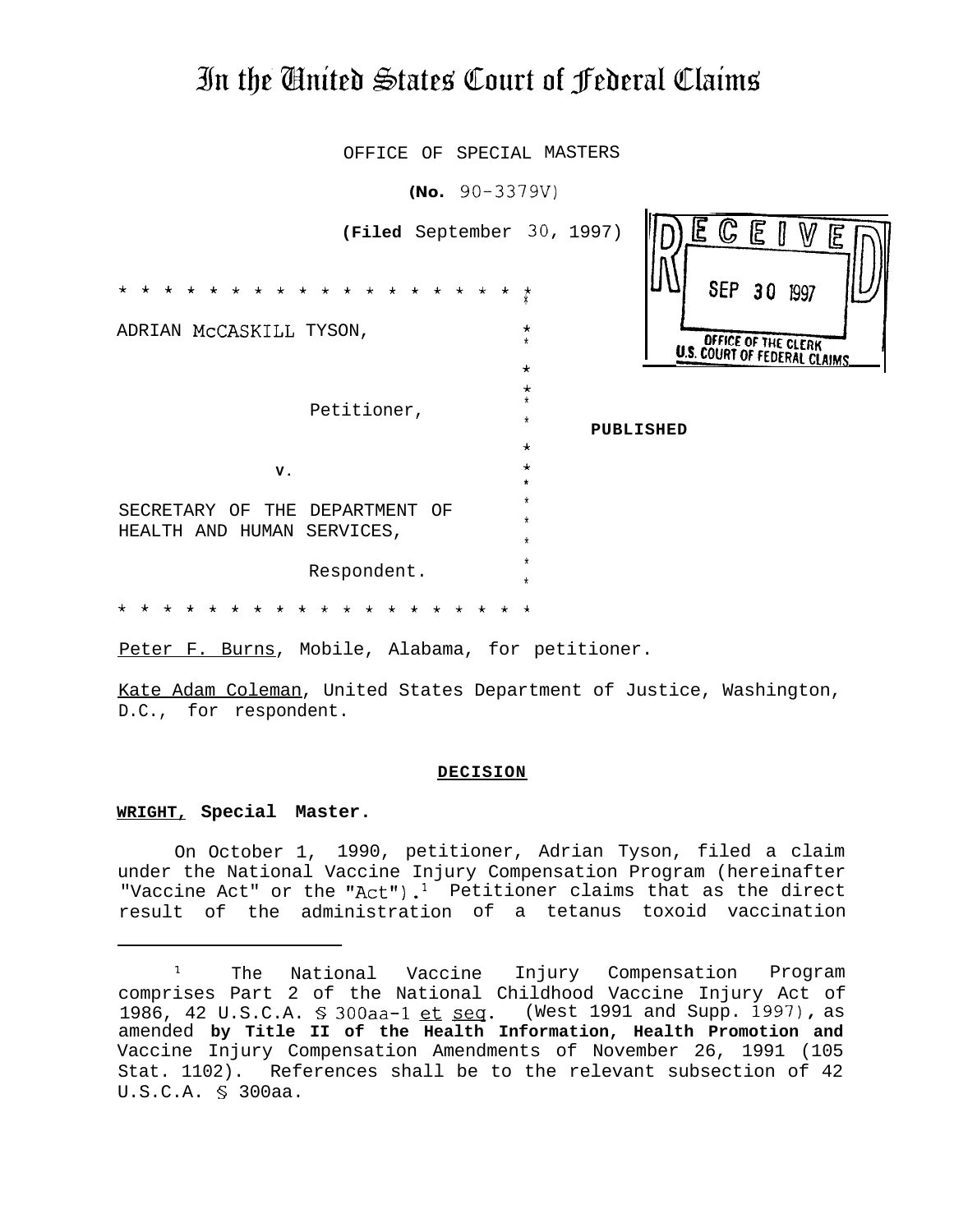administered on January 19, 1988, he suffered Guillian-Barre Syndrome ("GBS").<sup>2</sup>

I.

# . PROCEDURAL BACKGROUND

On January 30, 1995, respondent filed a report in this matter recommending compensation be denied based on the absence of evidence to support petitioner's claim. An evidentiary hearing was held in this matter in Washington, D.C., on October 22, 1996, during which petitioner testified and presented the testimony of Dr. Richard deshazo, a clinical immunologist. Testifying for respondent was Dr. Barry Arnason, a neurologist. On December 9, 1996, the parties filed post-hearing briefs. After considering the entire record, and for the reasons discussed below,  $\overline{I}$  find petitioner is not entitled to compensation.

II.

## FACTUAL BACKGROUND

The following evidence is contained in the record in this matter:3

On Tuesday, January 19, 1988, in the late afternoon, petitioner, then 27 years old, accidentally lacerated his left palm. He was treated that evening, at about 5:00, at the office of Dr. Ben Freeman in Mobile, Alabama. Dr. Freeman cleaned the wound,

The evidence in the record consists primarily of exhibits submitted as part of the petition filed in this case ("P. Ex. The evidence in the record consists primarily of exhibs<br>ubmitted as part of the petition filed in this case ("P. E<br>"), respondent's exhibits filed in this matter ("R. Ex.<br>plus evidence taken at the evidentiary hearing in t II I plus evidence taken at the evidentiary hearing in this matter ("Tr. "), resp<br>plus ev<br>at 11 ).

生相生

<sup>&</sup>lt;sup>2</sup> Dr. Barry Arnason, a medical expert herein, described GBS as follows: "a subacutely evolving inflammatory disease of the peripheral nerves ... [i]n which there is damage to the insulation that surrounds the nerves known as myelin[,] [a]nd if the process is severe[,] to the nerve fibers or axons themselves." Tr. at 75. According to Dr. Arnason, the disease is characterized by loss of sensation and weakness to such a severe degree that paralysis may occur. Twenty to 25% of patients must be placed on a respirator. Ninety-five percent of patients gradually recover with 80% making a complete recovery. Tr. at 76.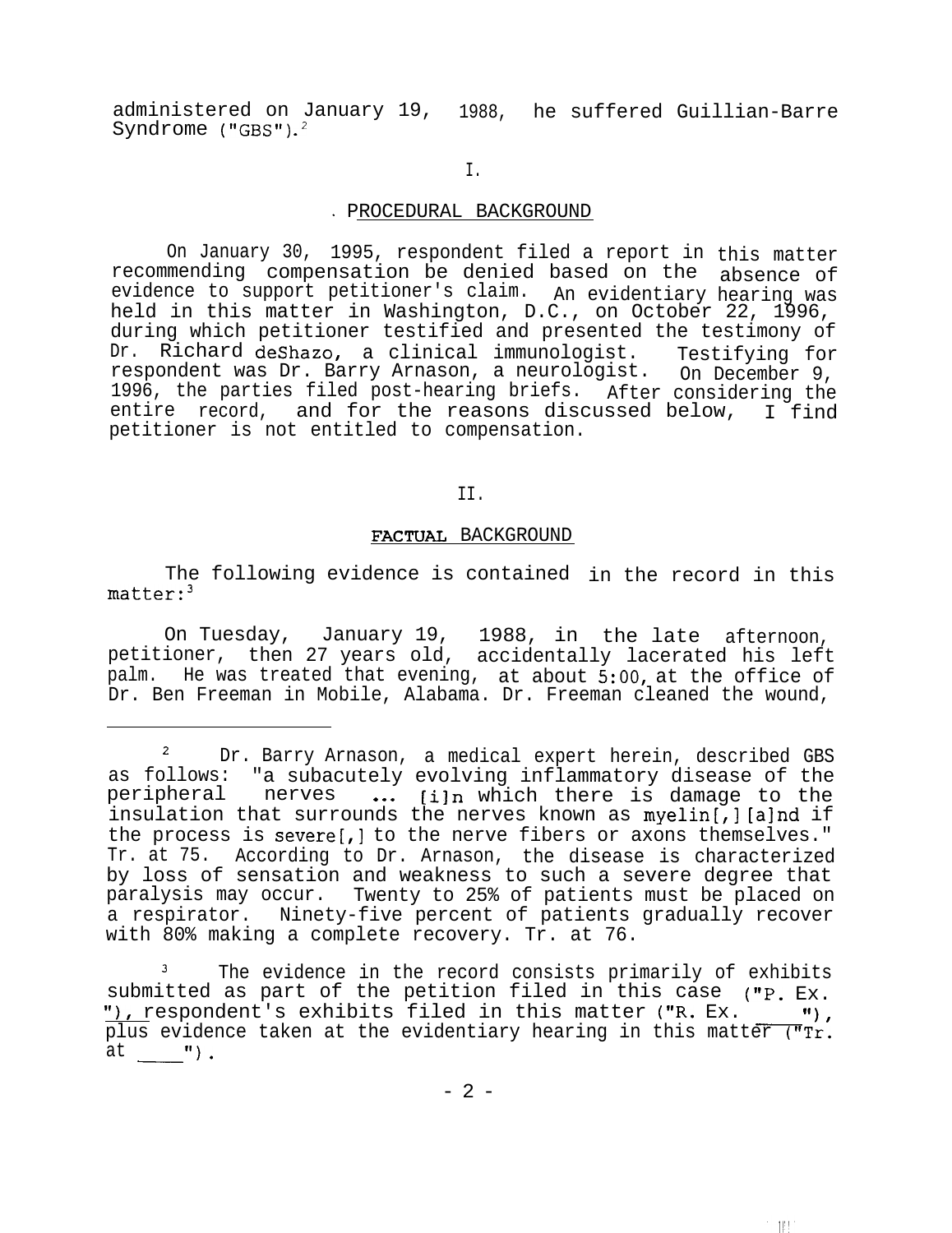applied a steri-strip, prescribed Keflex, an antibiotic, and administered a tetanus toxoid booster shot. P. Ex. 4c at 330; Tr. at 12, 20.

Adrian testified that he was an athlete who worked out with weights regularly and ran an average of at least three miles a day. Tr. at 11. On Wednesday, the day after the shot, Adrian was feeling okay and ran about one mile.4 Tr. at 16-17. Adrian testified that, when he awoke on Thursday morning, he could not take a deep breath and could not seem to get all the air he needed. He felt as though he had the flu. Tr. at 13, 17. He also testified his feet and toes felt like they were asleep but he was not concerned about that at the time because he was worried about his breathing difficulty. Tr. at 17. Adrian tried taking overthe-counter antihistamines to relieve his breathing problem. Tr. at 23.

Adrian did not run on Thursday or Friday because he was not feeling well. Tr. at 13. By Friday night, Adrian's breathing problems became more severe. He testified that early Saturday morning, at about 3:00 or 4:00 a.m., he awoke barely able to breathe. Tr. at 17-18. At that time, he also noticed that his legs and feet were tingling and numb and felt like they were cramping. He also had a severe headache. Tr. at 19, 22, 24. That day, he went to a football game with his friends and stayed for the entire game, although he felt fatigued when he stood up at the end of the game. Tr. at 26. He testified that he tried to run the next morning, Sunday. He stretched and began to run but, at about the end of the street, he collapsed and had to lay by the side of the road for about an hour before he could get up and make it back to the house. Tr. at 13, 14, 24. That night he went to his parents' house and told them he was not well. Tr. at 19.

The next day, Monday, January 25th, Adrian went to his family doctor, Dr. **C.** William Bodie, who noted complaints of numbness in Adrian's feet and hands and "parasthesias anterior ch[e]st." Dr. Bodie, who thought Adrian might be having an allergic reaction to the Keflex, discontinued the antibiotic and prescribed Prednisone. P. Ex. 4b at 321; P. Ex. 4a at 52; Stipulation of Facts filed Nov. 3, 1995. He instructed Adrian to return the next day at which time Adrian was referred to a neurologist, Dr. Chalhub. Tr. at 15; P. Ex. 4a at 52-55. Adrian was admitted to the Mobile Infirmary Medical Center ("Mobile Infirmary") on January 26, 1988, with an

Adrian testified that he only ran a mile that day because he had football practice on Wednesdays. Tr. at 20.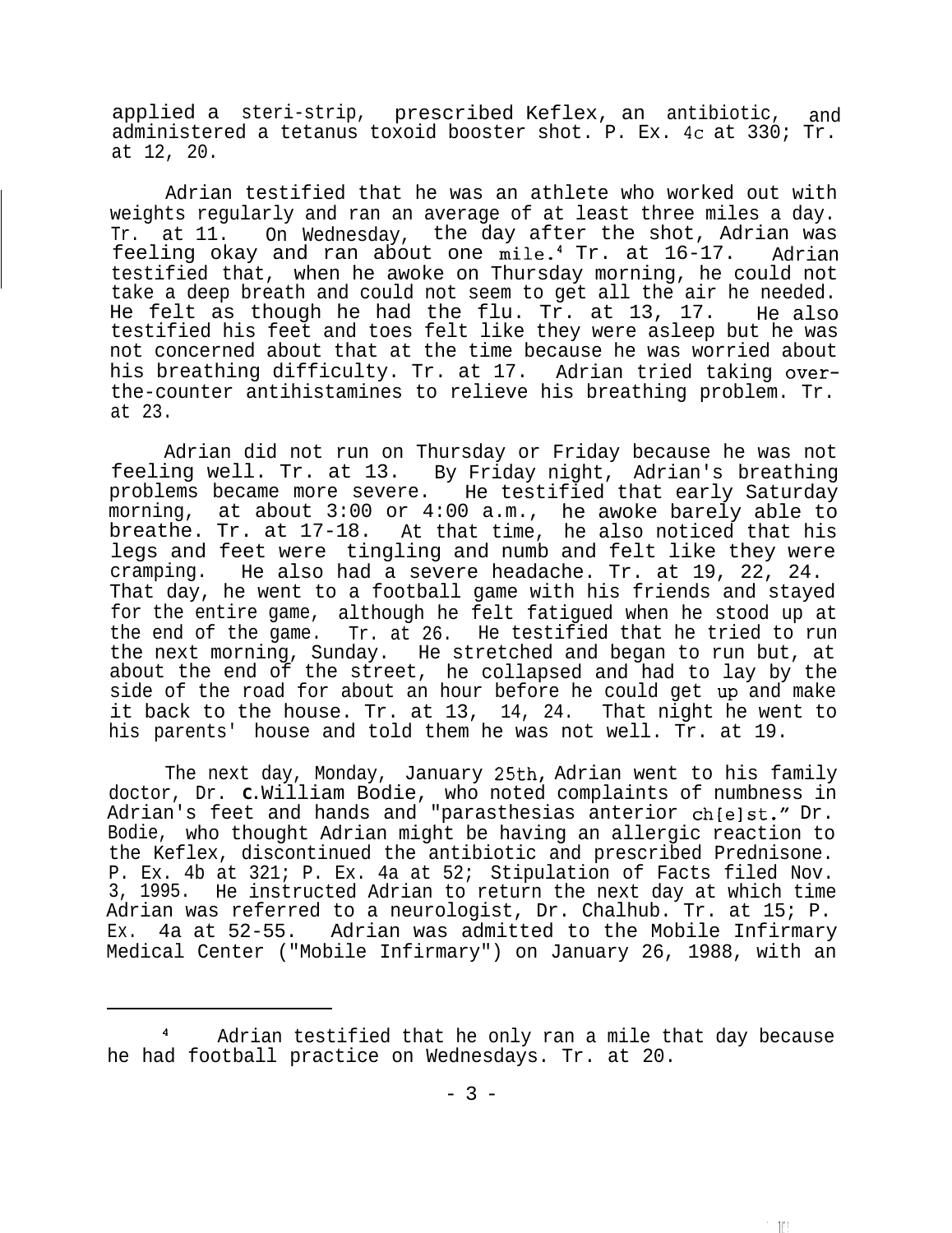admitting diagnosis of "a progressive acute polyneuropathy probably consistent with Guillian-Barre Syndrome." P. Ex. 4a at 36, 38.

During his Zl-day hospital stay, Adrian's weakness increased dramatically. He experienced headaches and muscle tenderness throughout his hospital course. He underwent plasmapheresis treatments beginning on. February 3rd.' When he was discharged on February 15th, Adrian's condition was improved and his prognosis was excellent, P. Ex. 4a at 52-53.

Dr. Fritz A. LaCour, Dr. Chalhub's neurology associate. As of Following his discharge, Adrian's condition was monitored by March 1, 1988, petitioner continued to manifest significant neurologic residua, including diminished facial function, a limp on the left side, headaches and jaw tenderness. He had total facial plegia and was unable to close his eyes. He had no reflexes and was still using a walker. P. Ex. 4d at 367; Stipulation of Facts at **17.** 

Adrian's condition improved. By June 13, 1988, he was noted by his doctor to be regaining his strength and was beginning to do a little work with weights. P. Ex. 4c at 331. A record of the Gulf Coast Therapy Services, dated November 20, 1989, notes "[plast medical history is significant for Guillian-Barre in February, 1988 which patient denies any residual effect." P. Ex. 4c at 351. On May 22, 1990, Dr. LaCour wrote the following in a letter to Vocational Rehabilitation Service:

The patient has made a dramatic recovery from his Guillian-Barre Syndrome. His main difficulty now is episodes of nocturnal shortness of breath and an occasional tingling in his legs. He is a full-time student at the University of Alabama now living independently.

His examination today is completely within normal limits except for minimal decreased pinprick and vibration sense distally. There are no reflexes in his upper extremities. His reflexes in his lower extremities are normal. His gait is perfectly normal. He has gained weight, appears the picture of health, and is well tanned. His chest is perfectly clear. His pulse is 80 and regular. He has difficulty with easy fatigability.

<sup>5</sup> Plasmapheresis is "the removal of plasma from withdrawn blood, with retransfusion of the formed elements into the donor." Dorland's Illustrated Medical Dictionary at 1304 (27th ed. 1988).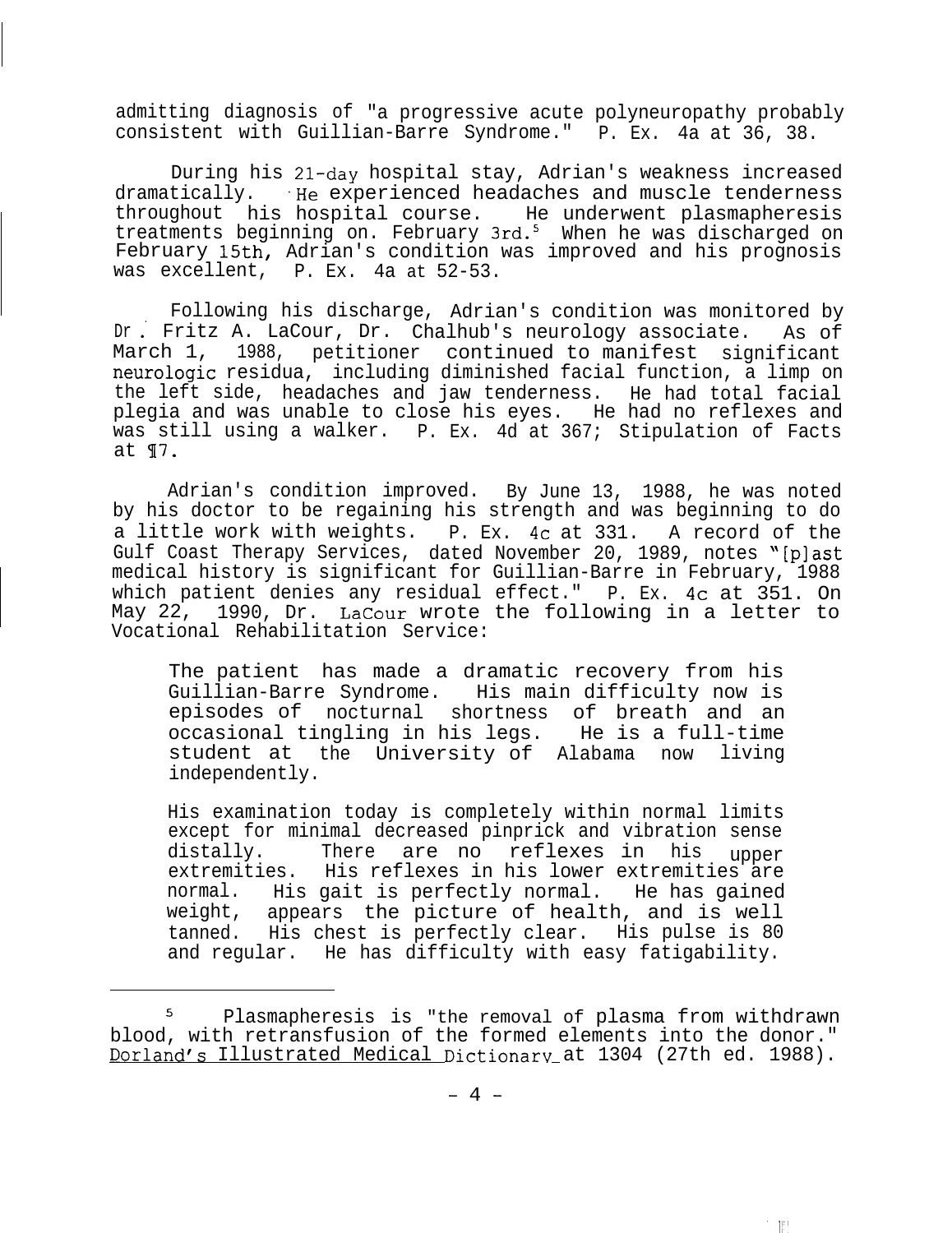He has no need for ongoing out-patient physical therapy but could benefit from vocational rehabilitation.

P. Ex. 4e at 372.

In a letter to petitioner's attorney, dated September 29, 1994, Dr. LaCour reported that since Adrian's discharge from the hospital on February 15, 1988, he has had spasms of the jaw, some numbness of the feet which has since resolved and recurrent<br>headaches. He has had episodes at night where he awakens feeling He has had episodes at night where he awakens feeling as though his lungs are burning. He has also had some episodes of depression. Dr. LaCour concluded "[h]e appears to be the picture<br>of health .... It is not my finding that he has significant health .... It is not my finding that he has significant clinical residua of his Guillain-Barre [sic]." P. Ex. 4e at 411; Stipulation of Facts at ¶13.

# Expert testimonv.

# Dr. deShazo

Petitioner presented the testimony of Dr. Richard deshazo, a board-certified clinical immunologist.6 Dr. deShazo believes, to a reasonable degree of medical certainty, that Adrian's GBS was caused by the tetanus toxoid injection he received on January 19, 1988. Tr. at 31. He bases that opinion on the following.

First, according to Dr. deshazo, over 50% of GBS cases have an obvious or known trigger. Tr. at 33. He relies on the absence of any other obvious triggers for GBS in Adrian's case such as a viral or bacterial infection. Tr. at 32-33. He testified there was no clinical evidence that Adrian had any kind of infection at the time of his initial hospitalization, therefore, no serological testing was done. Tr. at 49.

Next, according to Dr. deshazo, the timing of onset of diagnosable symptoms of GBS fits within the appropriate time frame described in the medical literature. He distinguished between the "onset" of symptoms of GBS and the "diagnosability" of GBS, explaining that it is very difficult "in reading the literature to differentiate so far as timing is concerned the difference between" the two. Tr. at 36. Dr. deShazo appeared to be making the

Dr. deShazo is board-certified in four specialities. He is a professor of Medicine and Pediatrics at the University of South Alabama College of Medicine where he also serves as the chairman of the Department of Internal Medicine and director of the division of Allergy and Immunology. P Ex. 10d; Tr. at 28.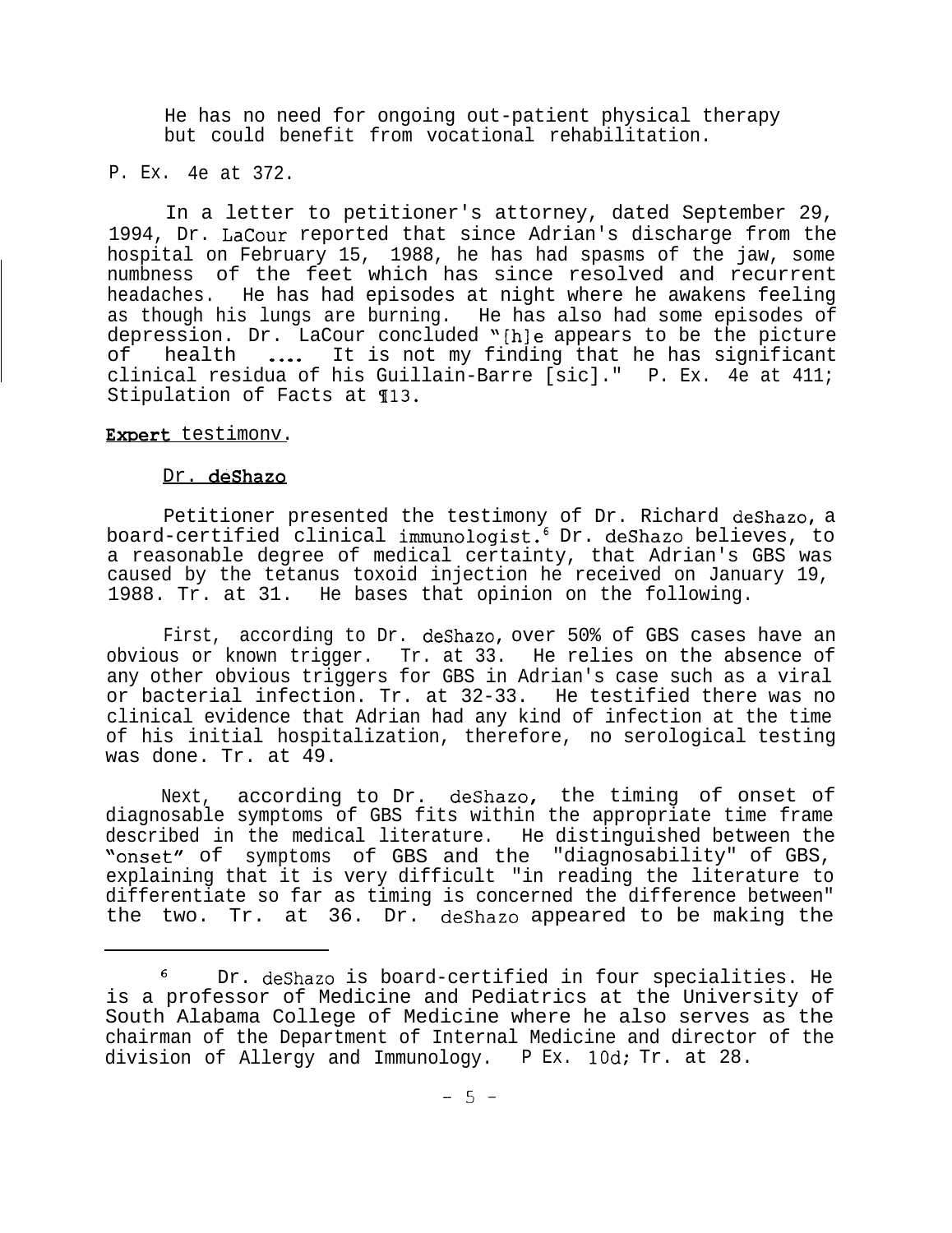argument that the critical date is the time of diagnosis of GBS, not the time of the onset of symptoms. He believes that Adrian experienced the onset of GBS symptoms within two to three days of vaccination.7 Tr. at 35-36, 57. However, Dr. deShazo does not believe Adrian's symptoms were "diagnosable" until about four or five days after vaccination and Adrian was not actually diagnosed until seven days after vaccination.\* Tr. at 35-36, 58. In addition, Dr. deShazo reasoned that Adrian is a trained athlete who was a candidate for a professional football team and is very much in touch with the way he feels. With someone who has such sensitivity to his body as Adrian, Dr. deShazo believes it is reasonable that he would notice symptoms sooner than another who is not as physically fit. Tr. at 55-56. "I think he was so attuned to his level of fitness that he picked up his symptoms probably a lot earlier than most individuals ...." Tr. at 56.

Dr. deShazo also believes that the 13 tetanus immunizations Adrian received throughout his lifetime made it more probable that he was hyper-immunized to the vaccine and was predisposed to a rapid response such as he experienced.<sup>9</sup> Tr. at  $42,44$ . In other words, this hyperimmunity, Dr. deShazo explained, contributed to the short onset period. Tr. at 35.

Finally, according to Dr. deshazo, those patients who experience a good recovery tend to be the ones who experience a rapid and early onset of symptoms with the full manifestation of the clinical disease occurring very quickly over a period of weeks. This theory, according to Dr. deshazo, is supported in the literature and is the case regardless of the trigger. Tr. at 32, 43, 45-46 (citing P. Ex. C6; P. Ex. Cl at 918).

<sup>8</sup> Dr. deShazo explained that he, himself, had GBS at one time from a swine flu vaccine. Tr. at 28. In his own particular case, he had symptoms within 24 hours of the vaccination but did not have neurological findings until two weeks later. Tr. at 36.

<sup>9</sup> Dr. deShazo used Penicillin anaphylaxis as an example of how a hypersensitivity reaction may occur. He reasoned that the more times one receives Penicillin, the more likely it is one will have a hypersensitivity reaction to it. Tr. at 42.

一眼!

While most people with GBS experience the onset in their extremities or peripherally, it is possible, according to Dr. deShazo, to have the first symptoms appear in the respiratory muscles, as did Adrian. Tr. at 57.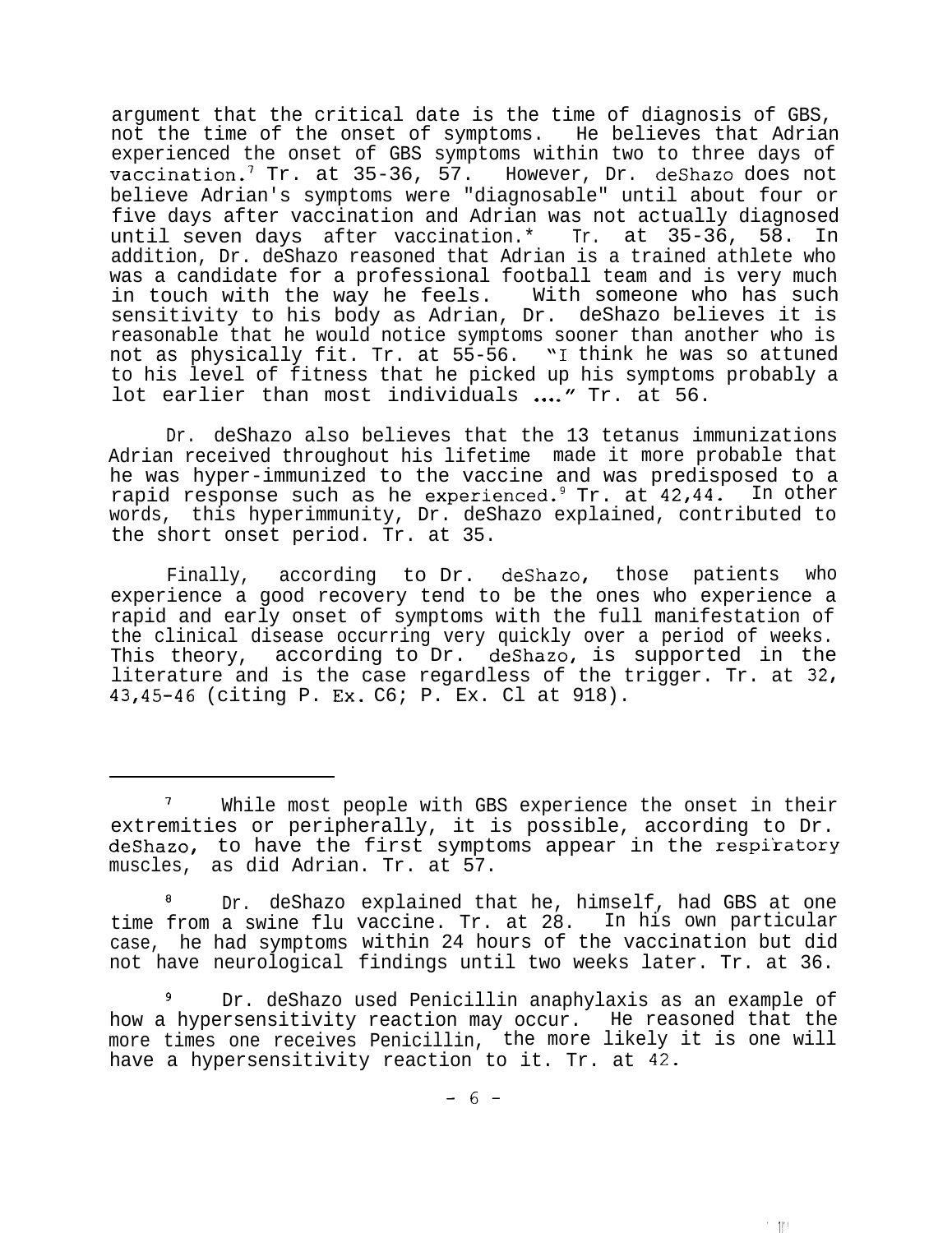#### Dr. **Barrv Arnason**

k,

Dr. Arnason, a board-certified neurologist, testified on behalf of respondent.<sup>10</sup> He has treated and participated in the care of 200 to 300 **GBS patients** and, in his travels, has seen an additional 100 patients and reviewed the records of another 25. Tr. at 74. Dr. Arnason does not believe that Adrian's GBS was caused by the tetanus toxoid vaccination in question.

To begin, Dr. Arnason agrees with Dr. deShazo that Adrian's respiratory complaints comprised the first clinical manifestation of his GBS. Tr. at 79. It is Dr. Arnason's opinion that the timing of onset of GBS in Adrian's case makes it impossible to indict the tetanus vaccine as the trigger. Tr. at 98. Dr. Arnason is adamant that the earliest onset of GBS after a triggering event would be five days" while most cases of GBS occur beyond a week after the triggering event.<sup>12</sup> Tr. at  $79-81$ , 82.

<sup>10</sup> Dr. Arnason is a professor and chairman of the Department of Neurology at the University of Chicago. R. Ex. B. He has written 30 articles related to GBS. Tr. at 74.

**<sup>11</sup>** Dr. Arnason did admit he is familiar with one case reported in the literature in which the onset of seizures occurred within three days. In that case, the patient had a campylobacter infection. In the case of infection, however, Dr. Arnason testified, the bacteria is in the system for 24 to 48 hours before there is any clinical evidence of infection. Tr. at 79-80.

12 The reason that onset is highly unlikely before five days, according to Dr. Arnason, is that it takes the body time to respond:

[I]f one injects a vaccine, Tetanus Toxoid for example, contains protein. That  $\cdots$  protein has to make [its] way from site of injection to the lymph nodes where lymphocytes are. And that occurs either through the lymphatics or it's carried by cells from the site of infection to the lymph nodes. That takes time. When the protein gets to the lymph nodes, be presented to the lymphocytes, which then have to go through cycles of proliferation. And they go through several such cycles. And each of those cycles takes at least 12 and usually up to 24 hours. And that takes time. And the lymphocytes have to leave the lymph node and travel through the circulation. And there has to be at the same time an activation or a release of proteins that activate the

1'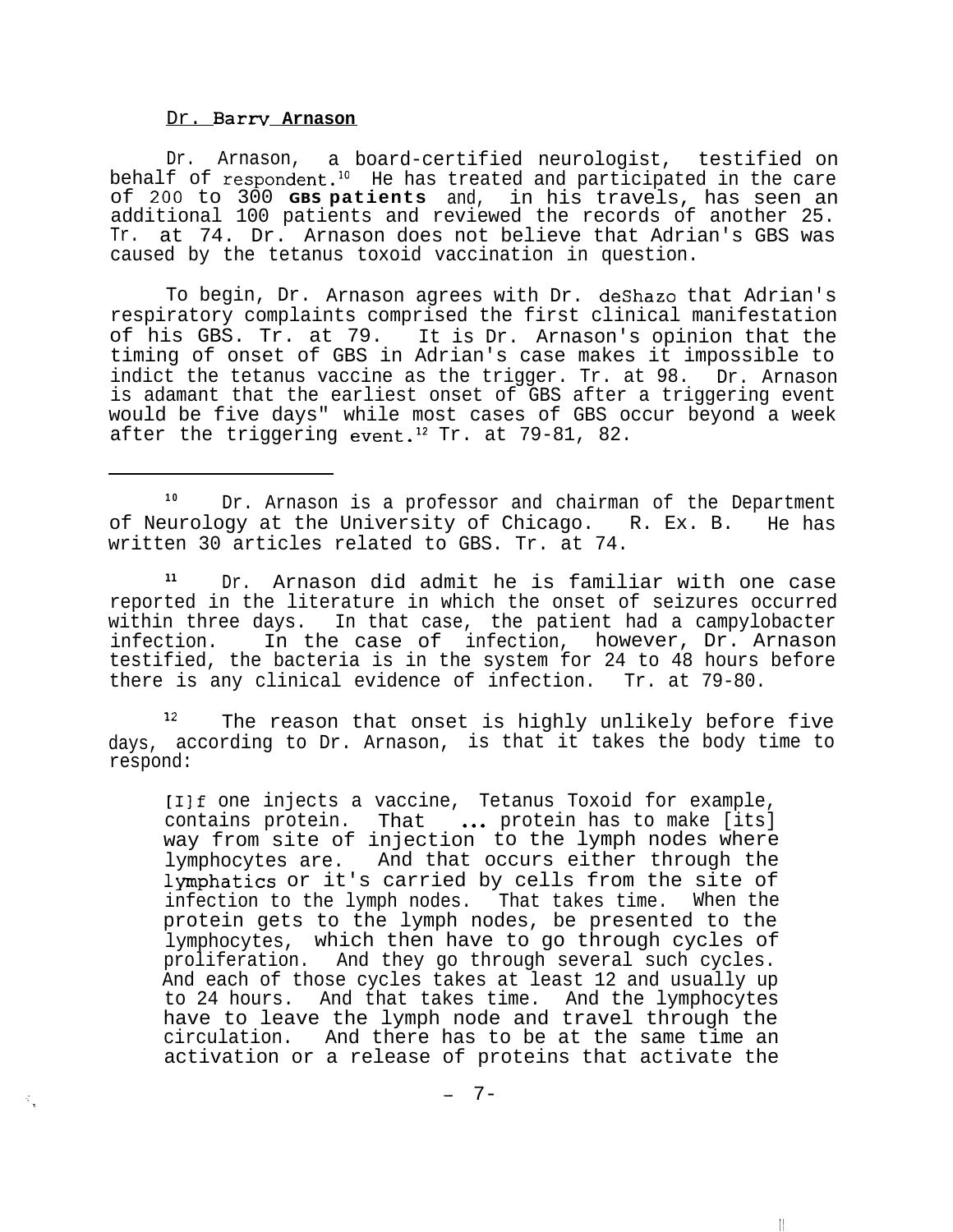Dr. Arnason testified that, even assuming Adrian had the onset of GBS between five days and six weeks after a tetanus vaccine, a temporal relationship alone is not enough to establish that the vaccine caused the GBS. Tr. at 86. His opinion is that "once in a blue moon" GBS may result from a single tetanus toxoid<br>vaccination. Tr. at 93-94. However, he suggested that the However, he suggested that the occurrence of multiple .episodes following multiple vaccinations would be compelling and would lead him to accept a causal relationship in that particular case. Tr. at 88, 97.

# **III.**

# **DISCUSSION**

Causation in Vaccine Act cases can be established in one of two ways: either through the statutorily prescribed presumption of causation, or by proving causation-in-fact. Petitioner must prove one or the other in order to recover under the  $Act.^{13}$  The Vaccine Injury Table lists certain injuries and conditions which, if found to occur within a prescribed time period, create a rebuttable presumption that the vaccine caused the injury or condition.<sup>14</sup> The presumption may be overcome by an affirmative showing that the

cells on the blood vessel walls so that they become sticky so that the lymphocytes can attach to them and get into the nerve. And that takes time. And then when the lymphocytes get into the nerve and that takes time. .. . The lymphocytes appear in the nerve two days before there are any symptoms. And they had to get there before that. So that the entire process takes longer than two or three days.

Tr. at 81-82.

**<sup>13</sup>** Petitioners must prove their case by a preponderance of the evidence, which requires that the trier of fact "believe that the existence of a fact is more probable than its nonexistence before [the special master] may find in favor of the party who has the burden to persuade the [special master] of the fact's existence." *In re Winship, 397* U.S. 358, 372-73 (1970) (Harlan, J concurring) *quoting* F. James, Civil Procedure 250-51 (1965). Mere conjecture or speculation will not establish a probability. *Snowbank Enter. v. United States, 6* Cl.Ct. 476, 486 (Cl. Ct. 1984).

 $^{14}$  Section  $14(a)$ .

 $- 8 -$ 

111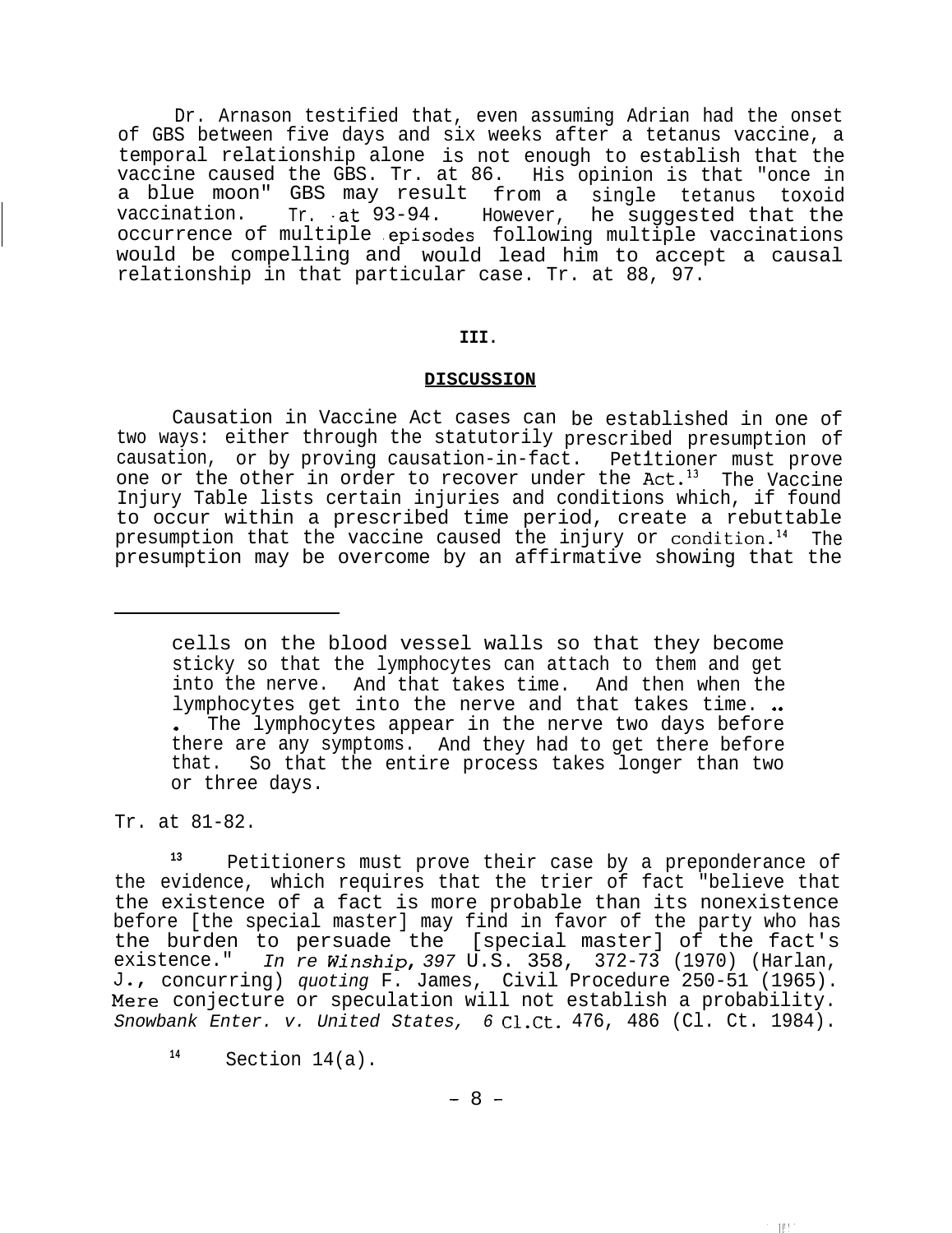injury was caused by a factor unrelated to the administration of the vaccine. $15$ 

In order to demonstrate entitlement to compensation in an off-Table case, petitioner must affirmatively demonstrate by a preponderance of the evidence that the vaccination in question more likely than not caused the injury alleged.  $\frac{1}{1}(c)$  (1) (C) (ii) (I) and (II); *Grant v. Secretary of HHS, 956* F.Zd 1144 (Fed. Cir. 1992); *Strother v. Secretary of* HHS, 21 Cl. Ct. 365, 369-70 (1990), *aff'd, 950* F.2d 731 (Fed. Cir. 1991). The Federal Circuit in *Grant* summarized the legal criteria required to prove causation-in-fact under the Vaccine Act. The court held that a petitioner must

show a medical theory causally connecting the vaccination and the injury. Causation in fact requires proof of a logical sequence of cause and effect showing that the vaccination was the reason for the injury. A reputable medical or scientific explanation must support this logical sequence of cause and effect.

*Grant, 956* F.2d at 1148 (citations omitted); see *also Strother, 21* Cl. Ct. at 370.

Petitioner does not meet this affirmative obligation by merely showing a temporal association between the vaccination and the injury. Rather, petitioner must explain *how* and *why* the injury occurred. *Strother, 21* Cl. Ct. at 370; see *also* Hasler v. United *States,* 718 F.2d 202, 205 (6th Cir. 1993), *cert. denied, 469* U.S. 817 (1984) (inoculation is not the cause of every event that occurs within a ten day period following it). If petitioner views the temporal relationship as "key," the claim must fail. *Thibaudeau v. Secretary of HHS,* 24 Cl. Ct. 400, 403 (1991). Nor may petitioner meet his burden by eliminating other potential causes of the injury. *Grant, 956* F.Zd at 1149.

一下打

**<sup>15</sup>** Section 13(a)(l)(B). Other prerequisites to compensation include: (1) that the injured person suffered the residual effects of a vaccine-related injury for more than six months after the administration of the vaccine. Section  $11(c)(1)(D)$  (i); (2) that the petitioner incurred in excess of \$1,000 in unreimbursable vaccine-related expenses. Section  $11(c)(1)(D)$  (i); (3) that the vaccine was administered in the United States. Section  $11(c)$  (1) (B) (i) (I); (4) that the petitioner did not previously collect a judgment or settlement in a prior civil action. Section  $11(c)$  (c) (1) (E); and (5) that the action be brought by the injured person's legal representative. Section 11(b) (1) (A).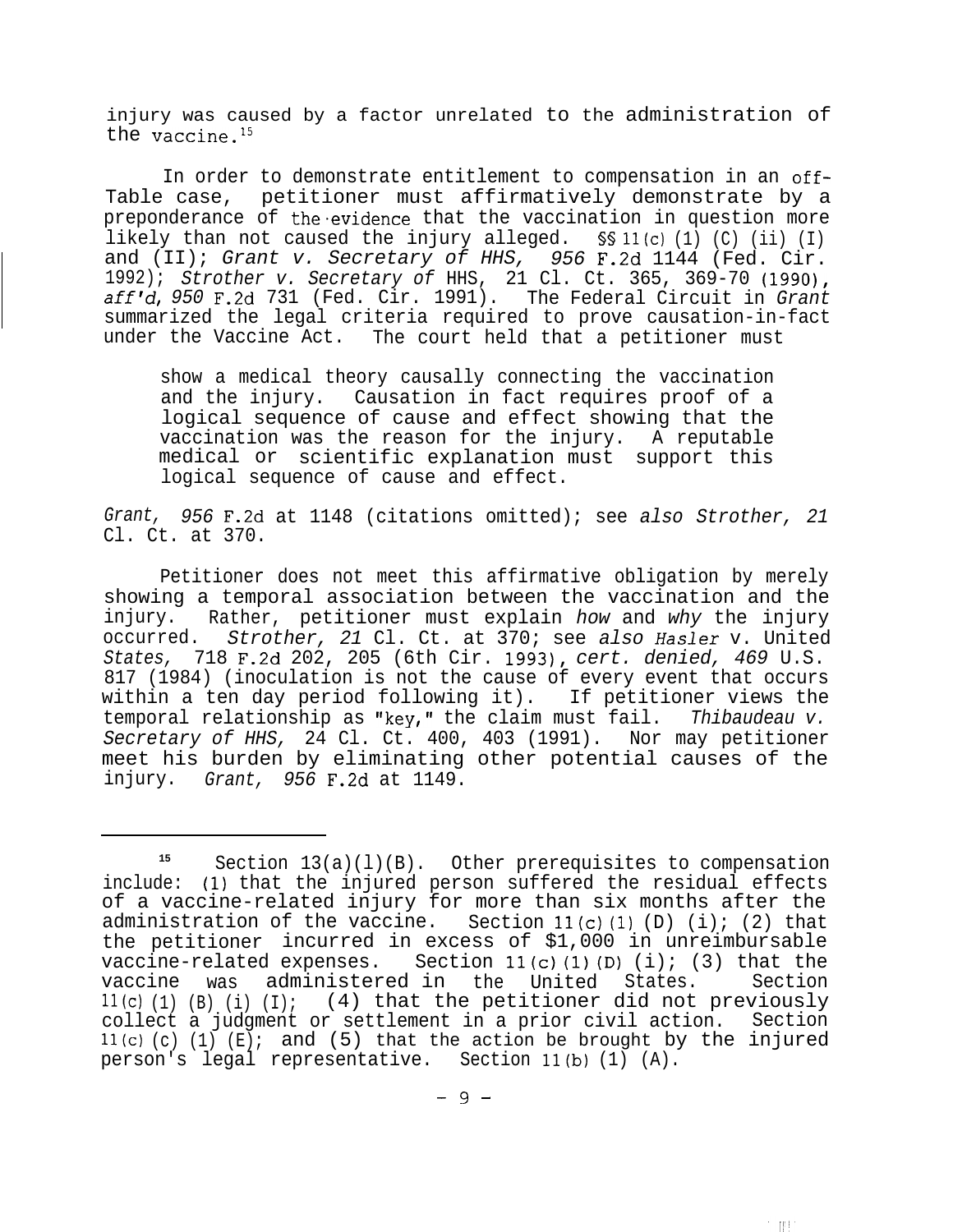"[Elvidence in the form of scientific studies or expert medical testimony is'necessary to demonstrate causation" for a petitioner seeking to prove causation in fact. H-R. Rep. No. 990908, 99th Cong. 2d Sess., pt. 1 at 15 (Sept. 26, 1986), *reprinted in* 1986 U.S. Code Cong. and Admin. News 8344, 8356. In this regard, the recent Supreme Court decision in *Daubert v. Merrel1 Dow Pharmaceuticals, Inc., 113 S.* Ct. *2786 (19931,* is instructive. While that case dealt with the admissibility of scientific evidence and here we are assessing the scientific validity of evidence already presented, *Daubert* is helpful in providing a framework for evaluating the reliability of scientific evidence.16 The Court in *Daubert* wrote:

[Iln order to qualify as "scientific knowledge," an inference or assertion must be derived by the scientific method. Proposed testimony must be supported by appropriate validation -- *i.e.*, "good grounds," based on<br>what is known. In short, the requirement that an In short, the requirement that an expert's testimony pertain to "scientific knowledge" establishes a standard of evidentiary reliability.

*Id.* at 2795. The Court goes on to suggest a key criterion of scientific reliability is whether a theory has been tested and subjected to peer review and publication. *Id.* at 2796-97. While acknowledging that publication is not a *sine qua non* of admissibility, the Court finds the submission of a novel scientific theory to the scrutiny of publication is a component of "good science" and the fact of publication is a relevant, though not dispositive, consideration. *Id.* at 2797. Finally, the Court noted while not a precondition, the general acceptance of a theory within the scientific community of a scientific theory can have a bearing on the question of assessing reliability while a theory that has attracted only "minimal support" may be viewed with skepticism. *Id.*

Inasmuch as GBS is not an injury listed in the Vaccine Table, petitioner's claim that the tetanus toxoid vaccine caused GBS is one of causation-in-fact. The analysis in this case is two-fold: (1) *can* tetanus toxoid cause GBS? and (2) *did* tetanus toxoid cause GBS in this case? See Guy v. *Secretary of HHS, No.* 92-779V, 1995 WL 103348 (Fed. Cl. Spec. Mstr. Feb. 21, 1995) (two-step causation-

<sup>16</sup> In *Daubert,* the Supreme Court held Federal Rule of Evidence 702 is binding on federal courts with respect to establishing the admissibility of scientific evidence. *Daubert, 113 S.* Ct. at 1795. It is noted that the Federal Rules of Evidence are not binding on this tribunal.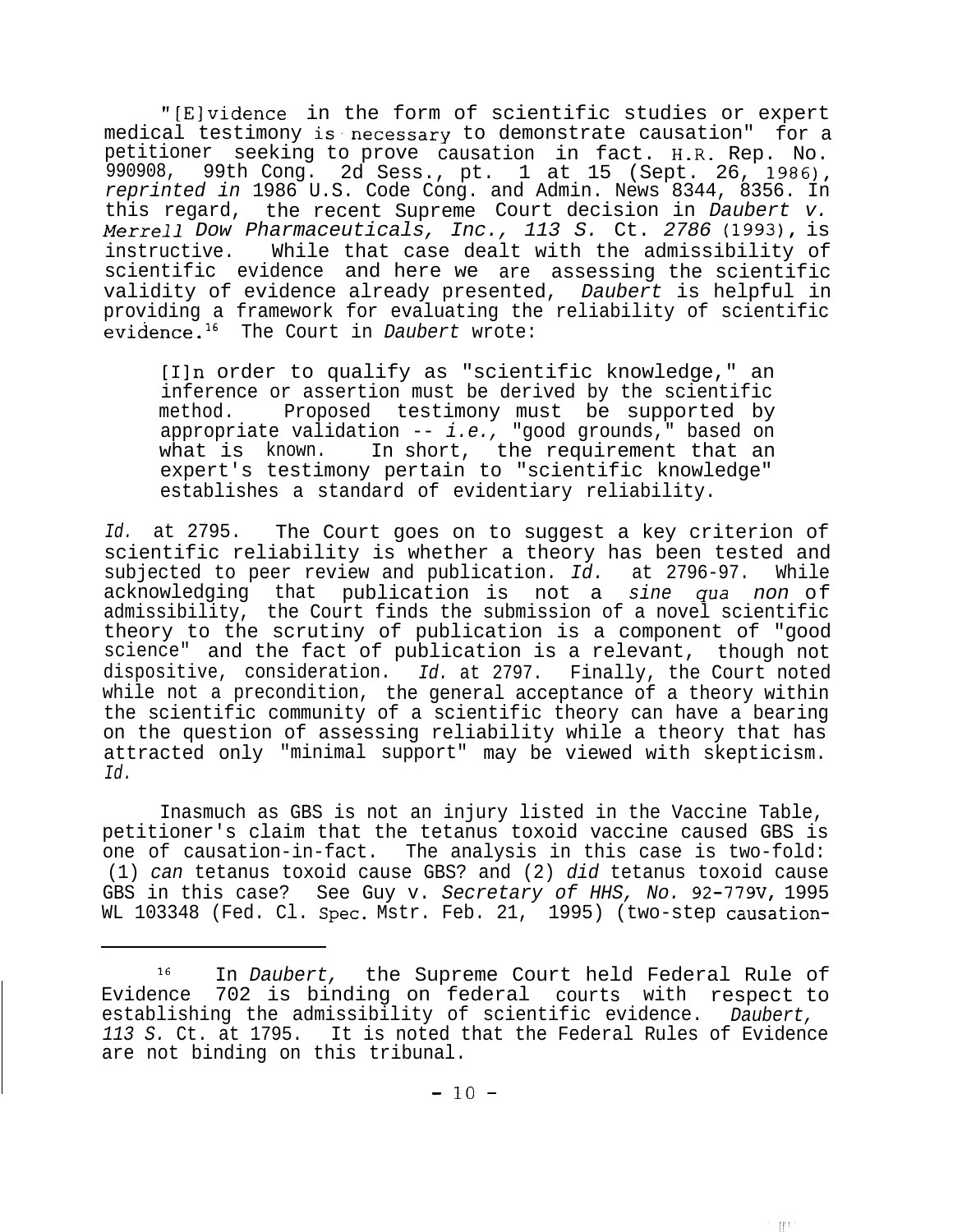in-fact analysis used); *Alberding v. Secretary of HHS, No. 90- 3177V, 1994* WL 110736 (Fed. Cl. Spec. Mstr. March 18, 1994) (twostep causation-in-fact analysis used).

Significant'support exists for the notion that tetanus toxoid vaccine *can* cause GBS. The Institute of Medicine ("IOM") favors the existence of such a causal relationship. Adverse Events Associated with Childhood Vaccines, Evidence Bearina on Causalitv at 89 (National Academy Press 1994); J.D. Pollard and G. Selby, *Relapsing Neuropathy due to Tetanus Toxoid,* 37 JOURNAL OF NEUROLOGICAL SCIENCES 113 (1978); Norris Newton, Jr. and Abdorassol Janati, *Guillain-Barr6 Syndrome after Vaccination with Purified Tetanus Toxoid,* SOUTHERN MEDICAL JOURNAL 1053 (August 1987). In addition, there have been several cases under the Vaccine Program in which petitioners were successful in proving they had GBS caused by a Program-covered vaccination. See Guy v. *Secretary of HHS, No. 92-* 779V (Fed. Cl. Spec. Mstr. Feb. 21, 1995); *Alberding v. Secretary of HHS, No.* 90-3177V (Fed. Cl. Spec. Mstr. March 18, 1994); *Robinson v. Secretary of HHS, No.* 91-OlV (Fed. Cl. Spec. Mstr. Nov. 27, 1991). *See also, Housand v. Secretary of HHS, No.* 94-441V, 1996 WL 2822882 (Fed. Cl. Spec. Mstr. May 13, 1996) (special master accepted that Td can cause GBS, although petitioner not ultimately successful); *Coultas v. Secretary of HHS, No.* 93-0081V 1995 WL 605559 (Fed. Cl. Spec. Mstr. Sept. 29, 1995) (causal relationship accepted, although petitioner ultimately unsuccessful). Dr. Arnason conceded that "once in a blue moon" tetanus toxoid can cause GBS and was especially willing to recognize a relationship in the case of GBS following multiple tetanus toxoid vaccinations. I find there is sufficient support to recognize the existence of a causal relationship between tetanus toxoid and GBS.

As to the second question, however, petitioner has a more difficult task. Petitioner relies, essentially, on the temporal relationship between the tetanus toxoid and the onset of GBS and the absence of any other possible trigger for Adrian's GBS to show that tetanus vaccine caused GBS in his particular case. Respondent refutes that claim, arguing that the timing between vaccination and onset of GBS makes it impossible to implicate the tetanus toxoid vaccine.

The first step of the analysis, then, is to determine when was the onset of Adrian's GBS. The question is not easily resolved because there are inconsistencies between petitioner's account of the sequence of events following vaccination and the histories recorded in the contemporaneous medical records, as well as inconsistencies between the medical records themselves.

 $||$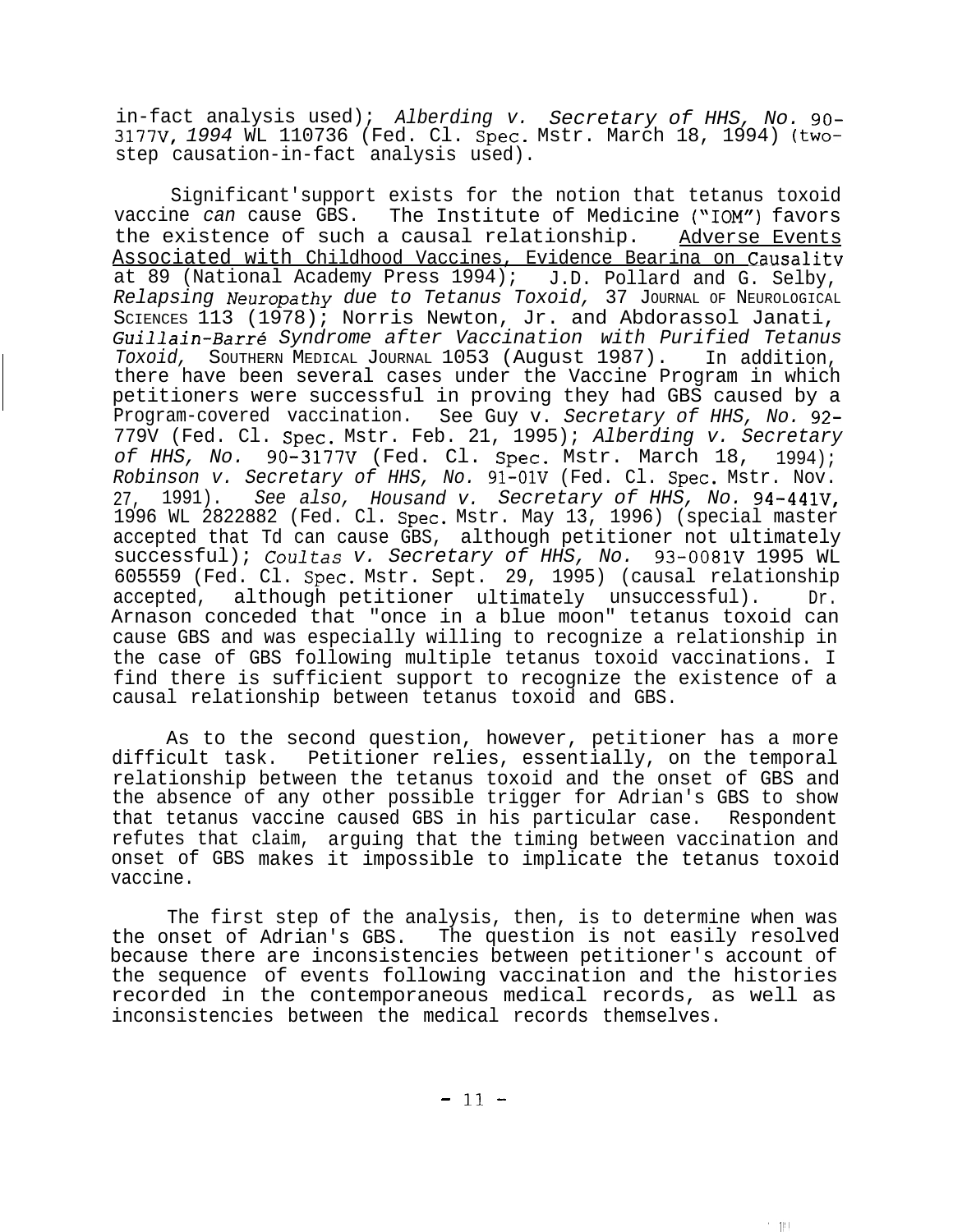When questioned specifically about the timing of the onset of symptoms, Adrian was not altogether clear. He testified that he first noticed breathing difficulties on Thursday morning upon waking, although the breathing problems really became a concern when he awoke very early Saturday morning unable to get a breath. He also seemed to indicate that on Thursday his feet and toes felt as though they were asleep but he paid little attention to that until he awoke early Saturday with breathing difficulties. The following excerpt of testimony demonstrates Adrian's confusion regarding the timing of the onset of his symptoms.

THE COURT: Okay. And Thursday is when you started feeling bad?

MR. TYSON: Yes, Ma'am.

THE COURT: Can you tell me exactly what your symptoms were on Thursday?

MR. TYSON: I had problems breathing. It's like I couldn't take a deep breath. I was just struggling to get air, you know. It even woke me up at night the night before because I couldn't breathe. I just could not open my lungs to get all the air I needed it seemed.

THE COURT: Did you have any other symptoms?

MR. TYSON: My feet and toes. I don't know it was almost like my foot was asleep but I didn't pay it any attention at the time. Just the breathing part I was worried about . . . .

THE COURT: And that was on Friday that your feet and toes felt numb?

MR. TYSON: It started more on Saturday. But that Friday night, yes, that's when I had the first breathing problem really ....

THE COURT: That was Friday night when you went to sleep?

MR. TYSON: Yes. It woke me up in the morning, like Saturday morning early.

THE COURT: Okay. So then Thursday -- okay. I'm a little confused about onset here. Just before you testified I thought that you started having the breathing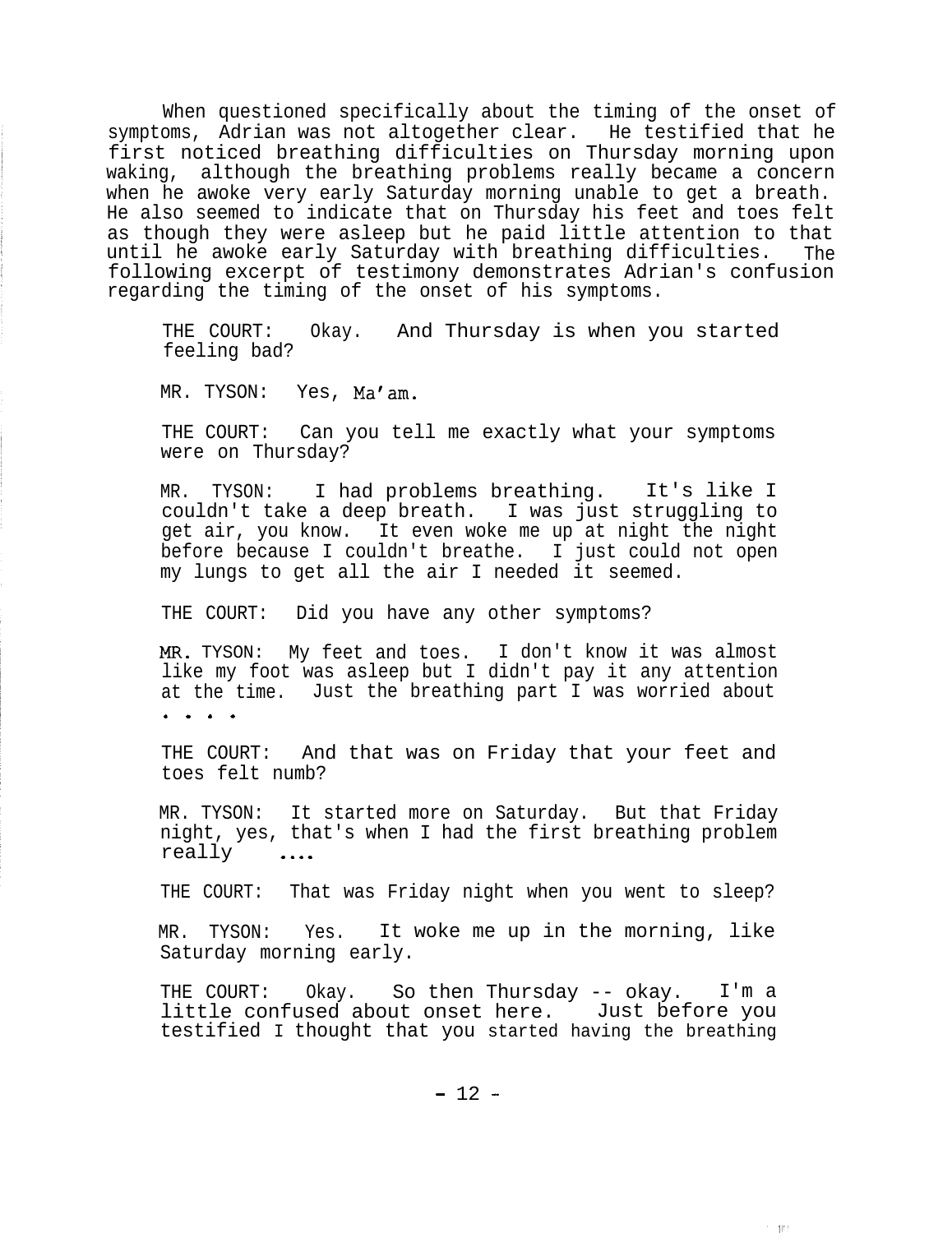problems on Thursday\_ And now you're saying that that was Friday night.

MR. TYSON: No. I had problems on Thursday but it wasn't as severe as it was on Friday. Thursday it was just like I said I thought I had the flu. ...

THE COURT: Now you testified earlier that Saturday was the first. day that your legs started tingling. But now you're saying it was Friday night that your feet and toes were numb? I'm just trying to pin down --

MR. TYSON: It was like early Saturday morning, you know. I woke up about 3:00 a.m. or 4:00 a.m. in the morning.

THE COURT: And that's the first time that you felt any tingling?

MR. TYSON: Yes. That's when my breathing really started bothering me.

THE COURT: Okay. And then when did your legs start to tingle.

MR. TYSON: All that next morning, that weekend.

THE COURT: Saturday and Sunday?

MR. TYSON: Yes.

Tr. at 17-19.

On cross-examination, petitioner was questioned further about the onset of his breathing difficulties:

**Q** But was it Wednesday night that you woke up in the middle of the night and started feeling like you couldn'<t breathe?

A It was more dramatic on that Friday. ... Thursday morning is when I really had problems breathing and I thought I had the flu or something.

**Q** Okay. Did you wake up on Wednesday night though having trouble breathing?

 $- 13 -$ 

2. 把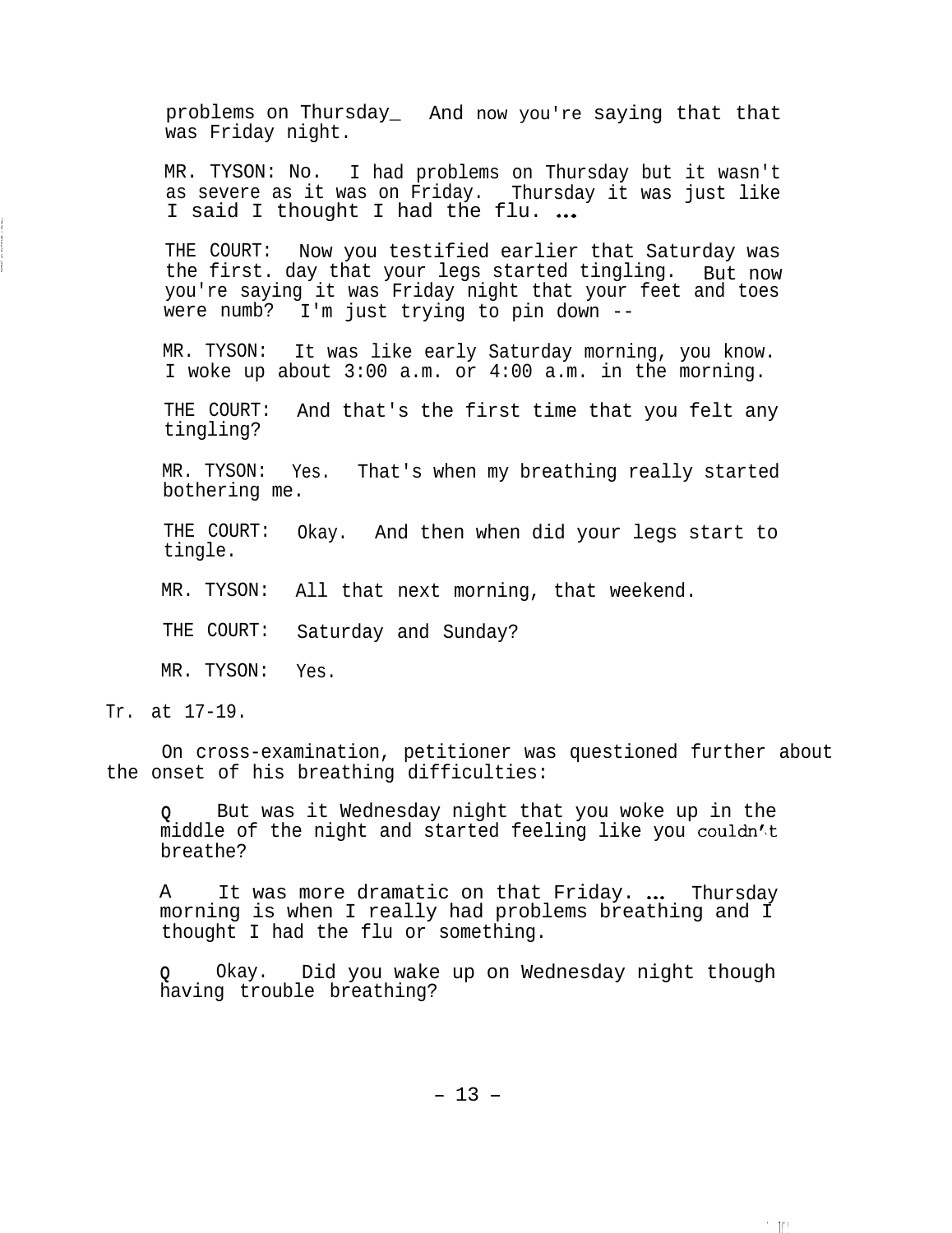A No, that was on Friday night that I really had an awakening.

Tr. at 21-22.

The contemporaneous medical records do not entirely corroborate Adrian's version of the sequence of events. The records do not make note of breathing difficulties within the few days following vaccination. A consultation record of the Mobile Infirmary, dated January 26, 1988, relates the following history:

After a day or two of therapy [(treatment for the laceration)] he began to notice a numbness in his lower extremities associated with some degree of weakness. The numbness also involved his fingertips. He attempted to exercise and stretch out his legs but felt that he could just not go as per his usual routine. He experienced some difficulty in breathing last night, felt that he could not get a deep enough breath to satisfy his respiratory need. These feelings have since passed. When he awakened today he noticed that he felt numb all the way up to his neck although he notes that he could still feel in these areas.

P. Ex. 4a at 54.

Another record, dated January 26, 1988, reports, since his tetanus toxoid shot last week, "noted numbness & weakness of legs over next few days." P. Ex. 4a at 39. The discharge summary of February 15, 1988, reports that "24 hours after receiving a tetanus injection began developing numbness and parasthesis of his feet and arms. This progressed until the patient was seen on l/26/88 by Dr. Chalhub." P. Ex. 4a at 52. GBS was immediately suspected upon Adrian's admission. P. Ex. 4a at 38, 55, 222.

For the most part, I find petitioner's account of his breathing problems to be reliable. That is, petitioner convinced me that the breathing difficulties he experienced got his attention and concern before any other symptoms. Although petitioner's testimony seemed confused regarding when the numbness and tingling in his extremities first occurred, that is not important as both medical experts agreed that the respiratory problems represented the onset of Adrian's GBS. While the medical records are silent regarding the timing of the onset of respiratory difficulties, petitioner appeared confident and unequivocal that he first experienced them on Thursday morning upon awakening. I find petitioner's first GBS symptoms, then, occurred Thursday morning,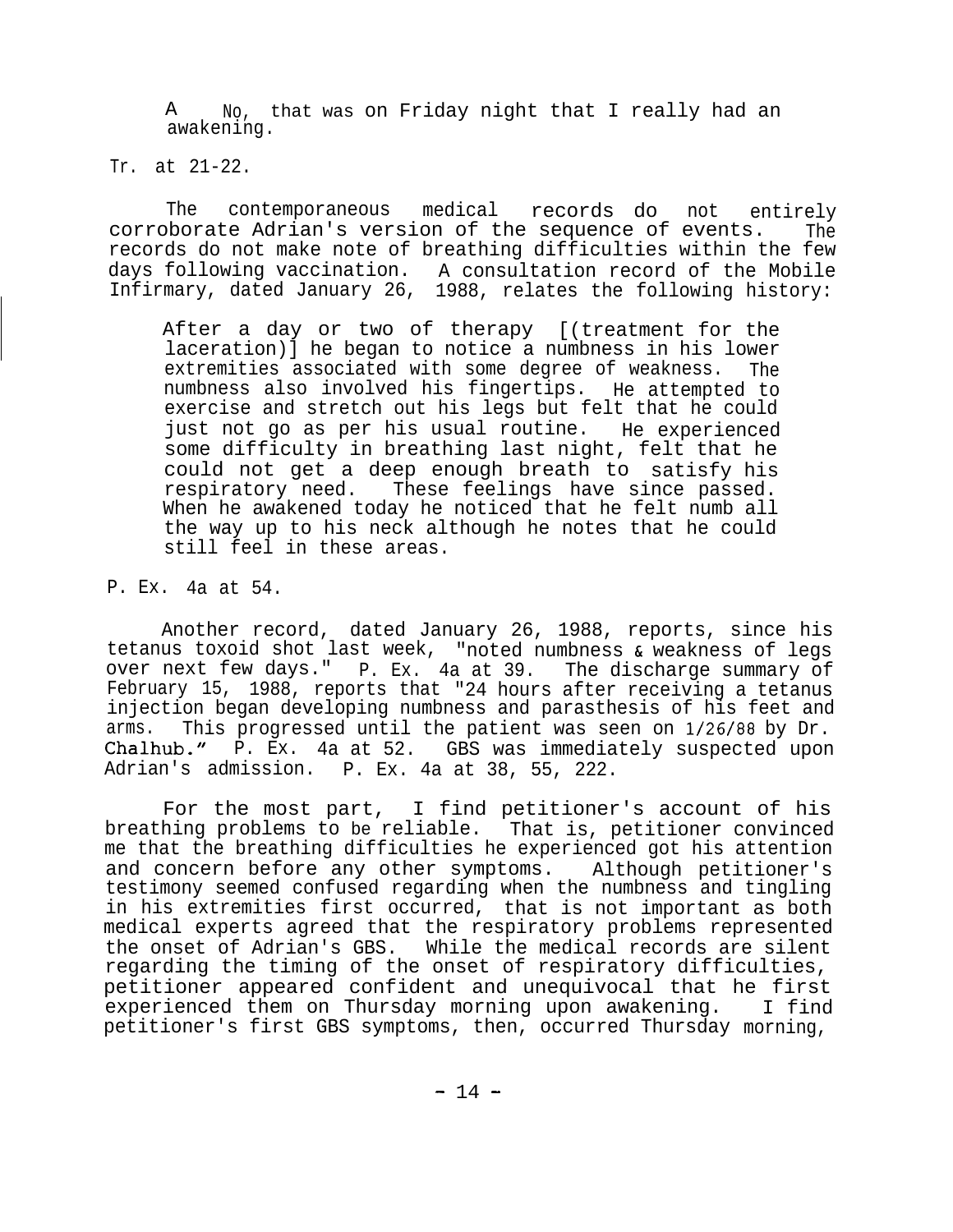January 21, 1988, less than 48 hours after receiving his tetanus toxoid vaccination.

The timing of onset is a critical issue in this case. As an initial matter, if petitioner is unable to demonstrate that GBS can be caused by a tetanus toxoid vaccine administered less than 48 hours prior to the onset of GBS, petitioner's case will be significantly weakened. Petitioner's and respondent's respective medical experts ardently dispute this point.

Dr. deShazo referred to several medical articles to support his' assertion that tetanus toxoid can trigger the onset of GBS within the time frame alleged by petitioner. Tr. at 37. In one study cited by Dr. deshazo, a review of 19 cases of neurologic complication of tetanus toxoid, namely, polyneuropathy, reports that the onset of symptoms after vaccination occurred within the range of nine hours to 14 days. S. Lane Rutledge and Carl Snead III, *Neurological Complications of Immunizations,* 109 THE JOURNAL **OF** PEDIATRICS 917, 919 (1986); P. Ex. Cl; Tr. at 37, 123. Dr. deShazo conceded, however, that in that report there are no cases reported specifically with a diagnosis of GBS. Rather, there is a mixture of various forms of peripheral neuropathy, "probably some of which were Guillian-Barre but it's not clear." Dr. deShazo referred to a review of 14 cases of tetanus toxoid induced peripheral neuropathies in which onset ranged from nine hours to 14 days. However, Dr. deShazo conceded "this is not classical [GBSI but [GBS] is in this family of diseases." Leon Reinstein and Jeffrey M. Pargament, *Peripheral Neuropathy after Multiple Tetanus Toxoid Injections, 63* ARCH. PHYS. MED. REHABIL. 332, 334 (1982); P. Ex. *C3;* Tr. at 41. Next, Dr. deShazo relies upon the IOM Report which relates a case where an 11-year-old girl developed spastic paraparesis, bilateral papillitis and visual defects three days after receiving a tetanus toxoid booster. Adverse Events Associated with Childhood Vaccines, Evidence Bearing on Causalitv at 84 (National Academy Press 1994); P. Ex.  $10c$ ; Tr. at 38-39. Dr. deShazo also cited to a case report of a 36-year-old woman who developed polyneuropathy, myelopathy and encephalopathy five days after receiving a tetanus toxoid vaccination. Another report relied upon by Dr. deShazo documents a case in which a 23-year-old male developed a peripheral neuropathy five hours after receiving a tetanus toxoid injection. Dr. deShazo conceded that in that report as well the peripheral neuropathy was not GBS, although it was an acute neuropathy with acute onset. George I. Blumstein and Harold Kreithen, *Peripheral Neuropathy Following Tetanus Toxoid Administration,* 198 JAMA 166 (1966); P. Ex. C5; Tr. at 40. Finally, **Dr. deShazo relies upon an article that refers to the onset period for polyneuritis following tetanus vaccination in 10** cases as **ranging from** 3.1 to 10.3 days. Ute Quast, W. Hennessen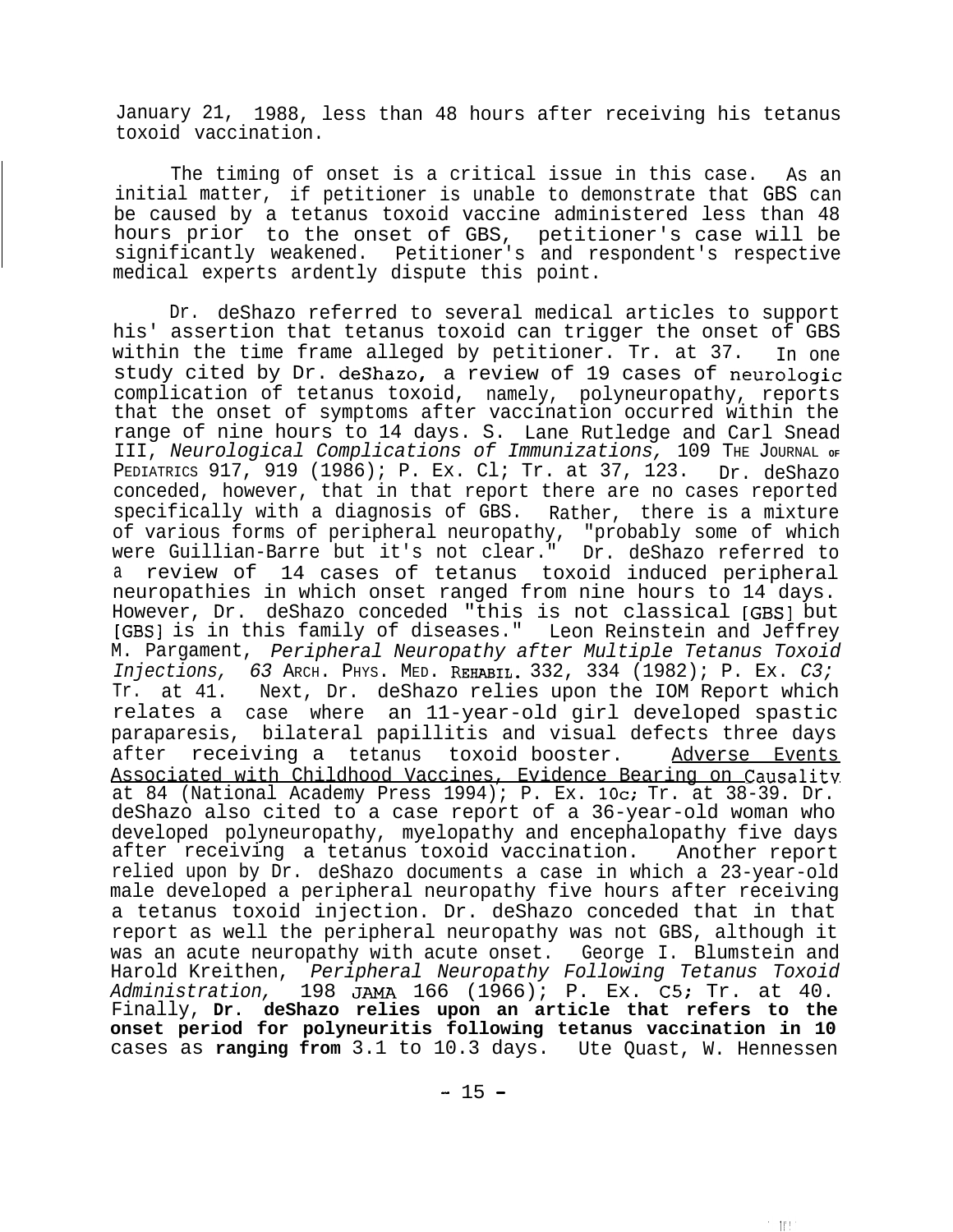and R.M. Widmark, *Mono- and Polyneuritis after Tetanus Vaccination, 43* INTERNATIONAL SYMPOSIUM ON IMMUNIZATION *25 (1979);* P. Ex. *C6;* Tr. at 41.

Dr. Arnason remarked upon the literature relied upon by Dr. deShazo. The principal and most compelling point he made about those articles is the .absence of specific references to *GBS.* Rather, the literature referred to disease categories that may or may not include GBS, or to diseases altogether different from GBS.

First, Dr. Arnason testified the patients in the first study referred to by Dr. deShazo did not necessarily have GBS. He explained that polyneuropathy is a "very global term" and sometimes it relates to GBS and sometimes it does not. Tr. at 101. With regard to the second article referred to by Dr. deshazo, Dr. Arnason testified that the term "induced peripheral neuropathies" also does not necessarily indicate GBS but could be a lumping of "various things together." Tr. at 104. Dr. Arnason pointed out that the IOM had that article available to them when they made their determinations regarding timing of onset. He noted "I would think they [the IOM] must have rejected such cases since they set the interval [between vaccination and onset] at five days." Tr. at 105. In the case of the three-year-old girl who developed spastic paraparesis, bilateral papillitis and visual defects three days after a tetanus toxoid vaccination, referred to on page 84 of the IOM, Dr. Arnason testified spastic paraparesis is not a polyneuritis, rather, it refers to a problem of the spinal cord and not the nerves, and bilateral papillitis involves the optic nerve which is part of the central nervous system and not the peripheral nervous system. Tr. at 106. Finally, the article that refers to a patient with brachial neuritis is irrelevant, according to Dr. Arnason; although brachial neuritis is a neurological reaction, it is a condition totally different from GBS. Tr. at 112-13.

Dr. deShazo recognizes that a peripheral neuropathy is not necessarily GBS but he argues that, regardless of whether the articles have lumped together GBS, polyneuropathy and mononeuropathy, his opinion does not change. "These are all neurological responses to tetanus toxoid which result in clinical manifestations which in one patient show up one way and in another another." Tr. at 119-120.

Dr. deShazo also relied on the relationship between rapid onset of GBS and the completeness of recovery. He testified that, according to the literature, Adrian's complete recovery is directly related to the rapidity of his onset of GBS after the vaccination. In the article, *Neurologic Complications of Immunizations,* the author reported with regard to polyneuropathy following tetanus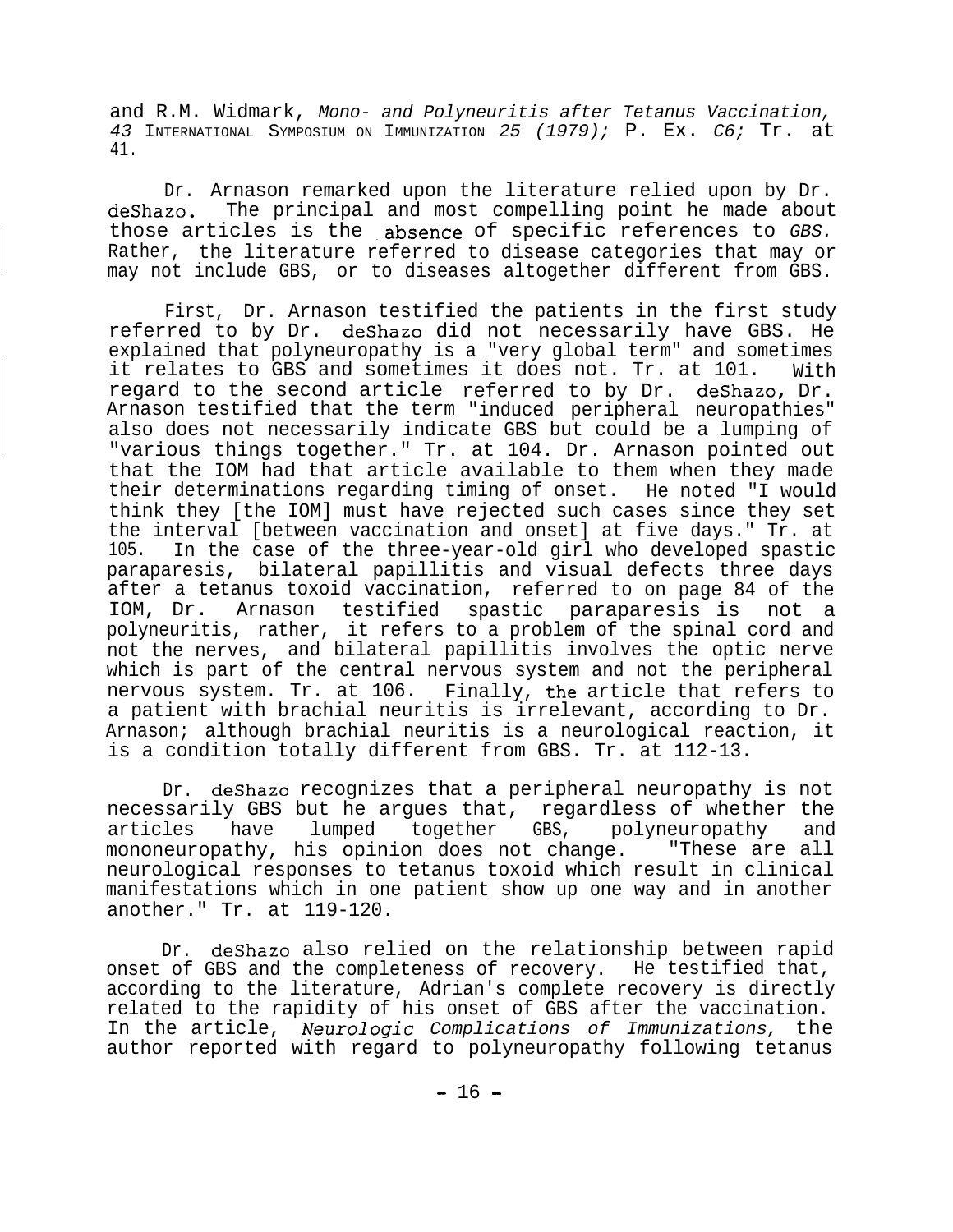toxoid immunization "Recovery is usually complete, although the degree of recovery correlates with the, interval between injection and the onset of symptoms. Eight of 10 patients with onset before 14 days after injection recovered completely, but all three patients with onset after 14 days from injection had only partial recovery." Rutledge and Snead, supra, at 15; P. Ex. *Cl at* 918. Also, the authors of the article titled *Mono-and Polyneuritis after Tetanus Vaccination* report "The difference of incubation time in relation to the evolution of the disease is not statistically significant for cases involving only one nerve but it is<br>significant in polyneuritis .... In the reported cases of significant in polyneuritis .... neuropathy, the interval between vaccination and the initial symptoms was therefore longer in cases of delayed recovery." Ouast et al., *supra,* at 15; P. Ex. C6 at 27.

Dr. Arnason disagrees with Dr. deShazo that the earlier the onset of GBS the better the recovery and insists that Dr. deShazo has it backwards. Tr. at 82. Rather, Dr. Arnason testified, the general rule, in terms of GBS, is "the shorter the incubation period the more severe the disease." Tr. at 83, 98, 114. He qualified that statement by adding that cases of GBS following campylobacter infection have a shorter incubation period than those following viral infections. Tr. at 83. Dr. Arnason explained that "it is possible that the interpretation that the earlier the onset the more severe the disease could be colored by the fact that certain infections are likely to cause more severe [GBS] than others." Tr. at 114. In a book chapter authored by Dr. Arnason, titled "Acute Inflammatory Demyelinating Polyradiculoneuropathies," Dr. Arnason stated, "Those cases of rabies vaccination-induced neuropathy with the shortest incubation period tend to be the most severe; those with incubation periods of four weeks or longer are often mild .... It is not known whether a short 'incubation' period is associated with a particularly severe form of this disease, but it may be." Peripheral Neurooathy at 2056 (Vol. II 1984); R. Ex. K.

It is clear from the medical literature and. the medical testimony that the *typical* range for onset of GBS symptoms following the triggering event is five days to six weeks. Even Dr. deShazo acknowledged this to be true. Tr. at 65; IOM Report, *supra,* p. 15 at *85;* Barry G.W. Arnason and Betty Soliven, *Acute Infalammatory Demyleinating Polyradiculoneuropathy,* PERIPHERAL NEUROPATHY VOLUME III at 1437, 1439 (1992) ("The interval between the prodromal infection and the onset of AIDP [GBS] symptoms varies; most frequently it is 1 to 3 weeks; occasionally it is as long as 6 weeks. $\overline{N}$ ); R Ex. L. Dr. deShazo testified that the usual timing is fourteen days which he described as "the magic number." He explained that Adrian's course is "definitely not the usual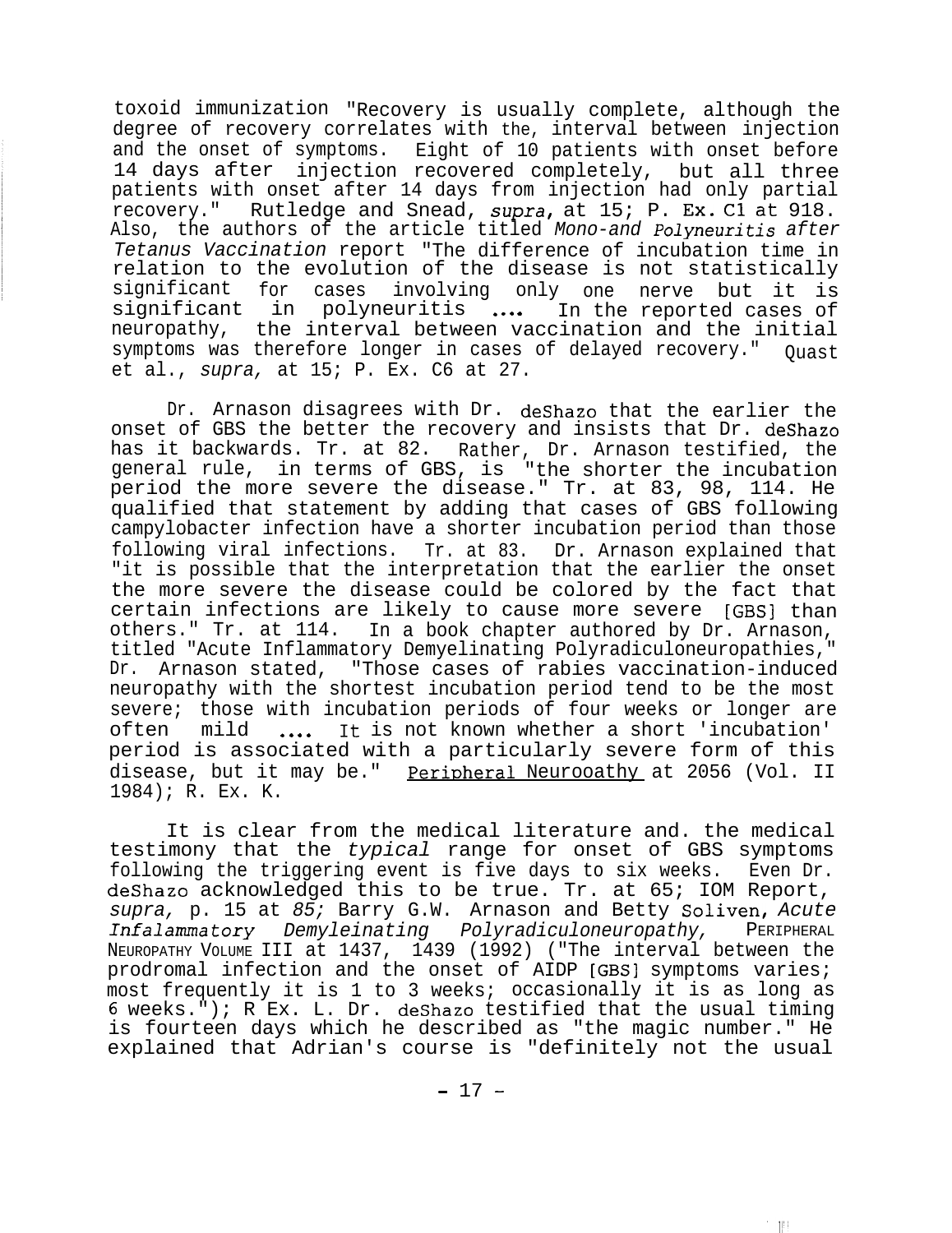course." Tr. at 62. Dr. deShazo was unable to cite to any literature that reports an onset of. 48 hours or less between tetanus toxoid and *GBS, specifically.* Rather, the references he cited to refer generally to polyneuropathies or other neurologic processes which may include GBS.

Numerous times throughout his testimony, Dr. deShazo recognized Dr. Arnason as a leading expert on GBS and testified he would defer to him regarding certain points. I, too, must credit Dr. Arnason as a renowned expert on the topic of GBS, with more expertise in that area than Dr. deShazo. Dr. Arnason was adamant that the onset of GBS may not occur within 48 hours of the triggering event. I find that based on Dr. Arnason's testimony and the medical literature, there is not enough evidence to find that it  $\text{mav.}^{17}$ 

Establishing the second prong of the causation-in-fact analysis, *i.e.,* did the vaccine in question cause the injury in this particular case, almost always proves to be a difficult and formidable task for petitioners in Program cases. While I find tetanus toxoid *can* cause GBS, in this particular case, because the symptoms occurred less than 48 hours following vaccination, the evidence does not preponderate in favor of a finding that it did here. Unfortunately, in this case, petitioner has not demonstrated that GBS can be caused by a tetanus toxoid vaccine administered less than 48 hours prior to the onset of GBS. The literature simply does not support such a finding, and, further, I found compelling Dr. Arnason's testimony that such a short onset period would point to other causes.

Petitioner's only other support for a causal relationship in this case is the absence of other possible triggers for GBS. It is

胖

<sup>17</sup> <sup>I</sup> cannot credit Dr. deshazo's argument that the literature differentiates, as far as timing is concerned, between symptom onset and the diagnosability of GBS. Dr. Arnason testified that when a disease is diagnosable has nothing to do with when it began. Tr. at 95-96. He believes it is more common than not that the symptoms of GBS antedate the diagnosis of GBS by several days. Tr. at 96. In fact, I cannot find where in the literature a distinction is made between when GBS is diagnosable or diagnosed and the onset of symptoms. See, e.g., P. Ex. 10b at 45 ("[T]he first symptoms of GBS is mainly between 7 and 21 days."). Nor did Dr. deShazo satisfactorily point to any specific literature on that point. I believe, as Dr. Arnason testified, the critical reference point is the onset of symptoms, not the timing of the eventual diagnosis.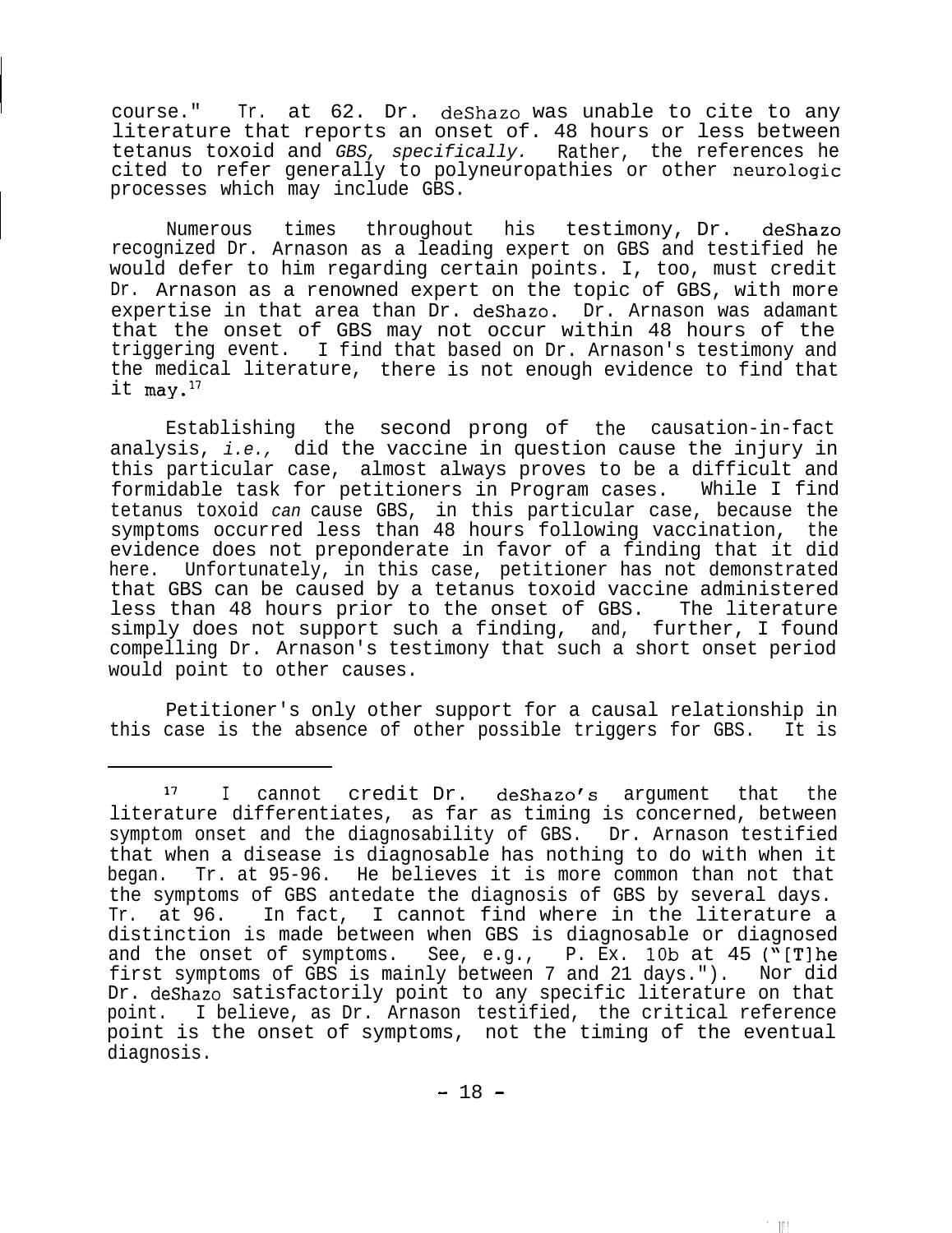true that there was no documentation in the contemporaneous<br>histories of a viral or bacterial infection. However, that one histories of a viral or bacterial infection. piece of evidence, alone, is insufficient to establish that the vaccine was in fact the culprit here. The absence of any other concrete evidence of a causal connection in this particular case, coupled with the absence of a general acceptance within the scientific community supporting the plausibility of a two-day onset of symptoms of GBS following a tetanus vaccination, compels me to find that petitioner has failed to demonstrate actual causation, and, therefore, does not qualify for a Program award.

# IV.

# FINDINGS OF FACT

1. Petitioner has not previously collected an award or settlement of a civil action in connection with any alleged injury sustained by petitioner due to the administration of the tetanus toxoid vaccine in question. Section  $11(c)$  (1) (E); Stipulation of Fact at ¶15.

2. Petitioner was administered a vaccine listed in the Vaccine Injury Table, namely, a tetanus toxoid vaccination. Section  $11(c)$  (1) (B) (i) (I); Stipulation of Fact at  $\n  $\mathbb{I}2$ .$ 

3. Said vaccine was administered in Mobile, Alabama. Section 11(c)  $(1)$   $(B)(i)$   $(I)$ ; P. Ex. 1 at 1.

4. There is not a preponderance of the evidence that the tetanus toxoid vaccination in question in fact caused petitioner's GBS.

5. There is not a preponderance of the evidence that petitioner expended in excess of \$1,000 in unreimbursable medical expenses as a result of a vaccine-related injury.'\*

<sup>&</sup>lt;sup>18</sup> Since I conclude that no vaccine-related injury occurred, 1 cannot conclude that any expenses incurred on petitioner's behalf were vaccine-related.